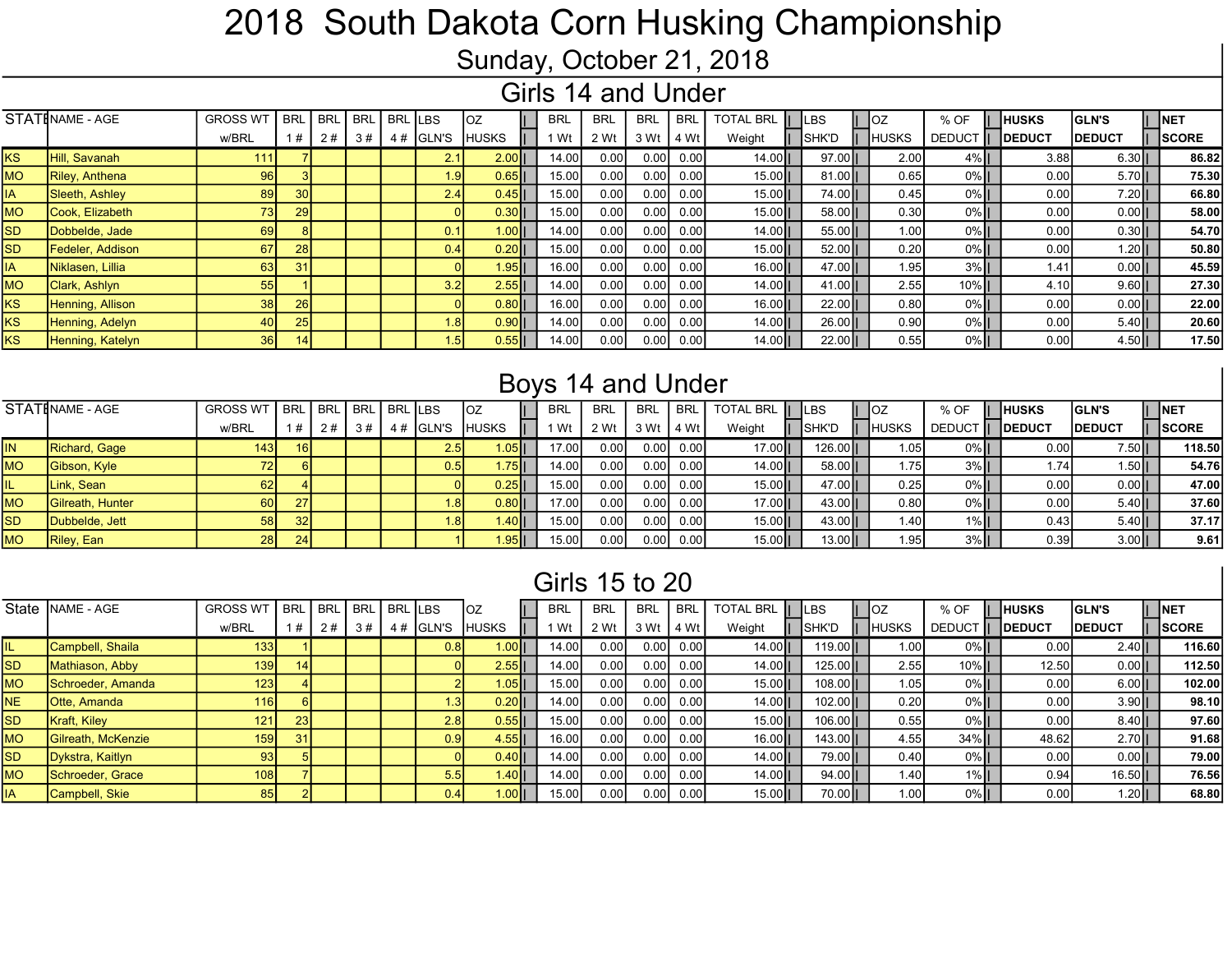## Boys 15 to 20

|                | State   NAME - AGE | <b>GROSS WT</b>  | <b>BRL</b>      | <b>BRL</b> | l BRL l | BRL LBS |                  | OZ           | BRL                | <b>BRL</b> | <b>BRL</b>        | <b>BRL</b> | <b>TOTAL BRL</b> | <b>ILBS</b> |              | <b>IOZ</b>        | % OF          | <b>HUSKS</b>   | <b>GLN'S</b>   | <b>NET</b>    |
|----------------|--------------------|------------------|-----------------|------------|---------|---------|------------------|--------------|--------------------|------------|-------------------|------------|------------------|-------------|--------------|-------------------|---------------|----------------|----------------|---------------|
|                |                    | w/BRL            | 1#              | 2#         | 3#      |         | $4#$ GLN'S       | <b>IUSKS</b> | 1 Wt               | 2 Wt       | 3 Wt              | 4 Wt       | Weight           |             | <b>SHK'D</b> | <b>HUSKS</b>      | <b>DEDUCT</b> | <b>IDEDUCT</b> | <b>IDEDUCT</b> | <b>ISCORE</b> |
| <b>SD</b>      | Dykstra, Jonathan  | 194 <sup>1</sup> |                 |            |         |         | 1.9              | $.75$ II     | 14.00              | 0.00       | 0.00              | 0.00       | $14.00$          |             | $180.00$     | 1.75              | $3%$ II       | 5.40           | $5.70$         | 168.90        |
|                | Kane, John         | 152              | 27              |            |         |         |                  | 0.30 II      | 17.00              | 0.00       | 0.00              | 0.00       | $17.00$          |             | 135.00       | 0.30              | 0%II          | 0.00           | $3.30$         | <b>131.70</b> |
| <b>SD</b>      | Dulas, Dylan       | 167              | <b>28</b>       |            |         |         | 2.1              | 2.6011       | 15.00              | 0.00       | 0.00              | 0.00       | $15.00$          |             | $152.00$     | 2.60              | $10\%$ II     | 15.20          | $6.30$         | 130.50        |
| KS <sup></sup> | Penning, Nathan    | 144              | 32              |            |         |         |                  | 2.55II       | 15.00              | 0.00       | 0.00              | 0.00       | $15.00$          |             | $129.00$     | 2.55.             | $10\%$ II     | 12.90          | $0.00$         | <b>116.10</b> |
| ΙA             | Shull, William     | 108 <sup>1</sup> | 16 <sup>1</sup> |            |         |         | 0.4              | $0.80$       | 17.00 <sub>1</sub> | 0.00       | 0.00 <sub>l</sub> | 0.00       | 17.00            |             | $91.00$      | 0.80              | 0%            | 0.00           | $.20$          | 89.80         |
| <b>MO</b>      | Meyer, Alex        | 109 <sup>1</sup> | <b>20</b>       |            |         |         | 3.5              | $.20$ II     | 15.00              | 0.00       | 0.00              | 0.00       | 15.00            |             | $94.00$      | 1.20              | $0\%$ II      | 0.00           | $10.50$        | 83.50         |
| <b>SD</b>      | Wakeman, Floyd     | 99 I             | 24              |            |         |         | 2.1              | $9.65$       | 15.00              | 0.00       | 0.00              | 0.00       | 15.00            |             | 84.00        | 0.65              | 0%            | 0.00           | $6.30$         | 77.70         |
| <b>MO</b>      | Gripka, Cole       | 92               | 19 <sup>l</sup> |            |         |         | 1.3 <sub>1</sub> | $15$ II      | 16.00              | 0.00       | 0.00              | 0.00       | $16.00$          |             | 76.00        | 1.15 <sub>1</sub> | 0%            | 0.00           | $3.90$         | 72.10         |

# Golden Agers Women

|           | State INAME - AGE    | <b>GROSS WT I BRL</b> |      | L BRL BRL BRL LBS |     |                | <b>IOZ</b> |              | <b>BRL</b> | BRL  | <b>BRL</b>    |      | <b>BRL TOTAL BRL II LBS</b> |               | <b>IOZ</b>   | % OF              | <b>IHUSKS</b> | <b>GLN'S</b>   | <b>NET</b>   |
|-----------|----------------------|-----------------------|------|-------------------|-----|----------------|------------|--------------|------------|------|---------------|------|-----------------------------|---------------|--------------|-------------------|---------------|----------------|--------------|
|           |                      | w/BRL                 |      | 2#1               | 3#1 | 4# GLN'S HUSKS |            | $\mathbf{H}$ | 1 Wt       | 2 Wt | 3 Wt 1 4 Wt 1 |      | Weight                      | <b>ISHK'D</b> | <b>HUSKS</b> | DEDUCT     DEDUCT |               | <b>IDEDUC1</b> | <b>SCORE</b> |
| NE        | <b>Otte, Marlene</b> | 130                   |      |                   |     | 0.5            | $0.85$     |              | 14.00      | 0.00 | 0.00          | 0.00 | $14.00$                     | 116.00        | 0.85         | 0%                | 0.00          | 1.50           | 114.50       |
| <b>MO</b> | Becker, Patricia     |                       | 21 I |                   |     | 0.5            | 10         |              | 15.00      | 0.00 | 0.00          | 0.00 | $15.00$                     | 64.00         | .101         | $0\%$             | 0.00          | $.50$          | 62.50        |

# Golden Agers Men 75 and over

|           | State INAME - AGE    | <b>GROSS WT</b> | <b>BRL</b>      | <b>BRL</b> | <b>BRL</b> | BRL LBS |               |           | <b>BRL</b> | <b>BRL</b> | <b>BRL</b> | <b>BRL</b> | <b>TOTAL BRL</b> | <b>ILBS</b> | <b>IOZ</b>        | % OF          | <b>HUSKS</b>      | <b>IGLN'S</b> | <b>NET</b> |              |
|-----------|----------------------|-----------------|-----------------|------------|------------|---------|---------------|-----------|------------|------------|------------|------------|------------------|-------------|-------------------|---------------|-------------------|---------------|------------|--------------|
|           |                      | w/BRL           | 1#              | 2#         | 3#         | 4#      | <b>IGLN'S</b> | HUSKS     | 1 Wt       | 2 Wt       | 3 W1       | 4 Wt       | Weight           | ISHK'D      | <b>HUSKS</b>      | <b>DEDUCT</b> | <b>IDEDUCT</b>    | <b>DEDUCT</b> |            | <b>SCORE</b> |
| ΙA        | <b>Farley, Cloid</b> | 164             | <b>20</b>       |            |            |         |               | 1.15II    | 15.00      | 0.00       | 0.001      | 0.00       | 15.00            | 149.00      | 1.15              | $0\%$         | 0.00              | 0.00          |            | 149.00       |
| L.        | Miller, Jerry        | 137             |                 |            |            |         |               | $0.80$    | 15.00      | 0.00       | 0.001      | 0.00       | 15.00            | $122.00$    | 0.80              | $0\%$         | 0.00              | $0.00$        |            | 122.00       |
| <b>NE</b> | Lauer, Roland        | 124             | 32              |            |            |         | .3V           | 1.60 II   | 15.00      | 0.00       | 0.00       | 0.00       | 15.00            | $109.00$    | 1.60 <sub>1</sub> | $2\%$         | 2.18              | $3.90$        |            | 102.92       |
|           | Adams, Dewayne`      | 16              | 29              |            |            |         |               | $2.20$    | 15.00      | 0.00       | 0.00       | 0.00       | 15.00            | $101.00$    | 2.20              | $4\%$         | 4.04              | 0.0011        |            | 96.96        |
| <b>MO</b> | Becker, John         | 120             |                 |            |            |         | 2.1           | ⊦.85 II   | 14.00      | 0.00       | 0.00       | 0.00       | 14.00            | $106.00$    | 1.85              | $3\%$         | 3.18              | $6.30$        |            | 96.52        |
| <b>SD</b> | Johnson, Roger       | 115             |                 |            |            |         | l.81          | 1.15II    | 14.00      | 0.00       | 0.00       | 0.00       | 14.00            | $101.00$    | 1.15              | $0\%$         | 0.00              | $5.40$        |            | 95.60        |
| <b>SD</b> | VanderWoal, Art      | 106             | <b>28</b>       |            |            |         |               | 1.10II.   | 15.00      | 0.00       | 0.00       | 0.00       | 15.00            | 91.00II     | 1.10              | $0\%$         | 0.00              | $0.00$        |            | 91.00        |
| ΙA        | Leu, Eugene          | 102             | 12 <sub>1</sub> |            |            |         | 0.5           | $.35$ II  | 14.00      | 0.00       | 0.00       | 0.00       | 14.00            | $88.00$     | 1.35              | $1\%$         | 0.88              | 1.50 II       |            | 85.62        |
| <b>SD</b> | Anderson, LeRoy      | 95 <sub>1</sub> | 27              |            |            |         |               | $2.55$ II | 17.00      | 0.00       | 0.00       | 0.00       | 17.00            | 78.00II     | 2.55              | $10\%$        | 7.80              | 0.0011        |            | 70.20        |
| <b>MO</b> | Knight, David        | 90 <sup>1</sup> | 16 <sub>l</sub> |            |            |         | 0.8           | 1.60 II   | 17.00      | 0.00       | 0.00       | 0.00       | 17.00            | 73.0011     | 1.60              | $2\%$         | 1.46 <sub>1</sub> | $2.40$        |            | 69.14        |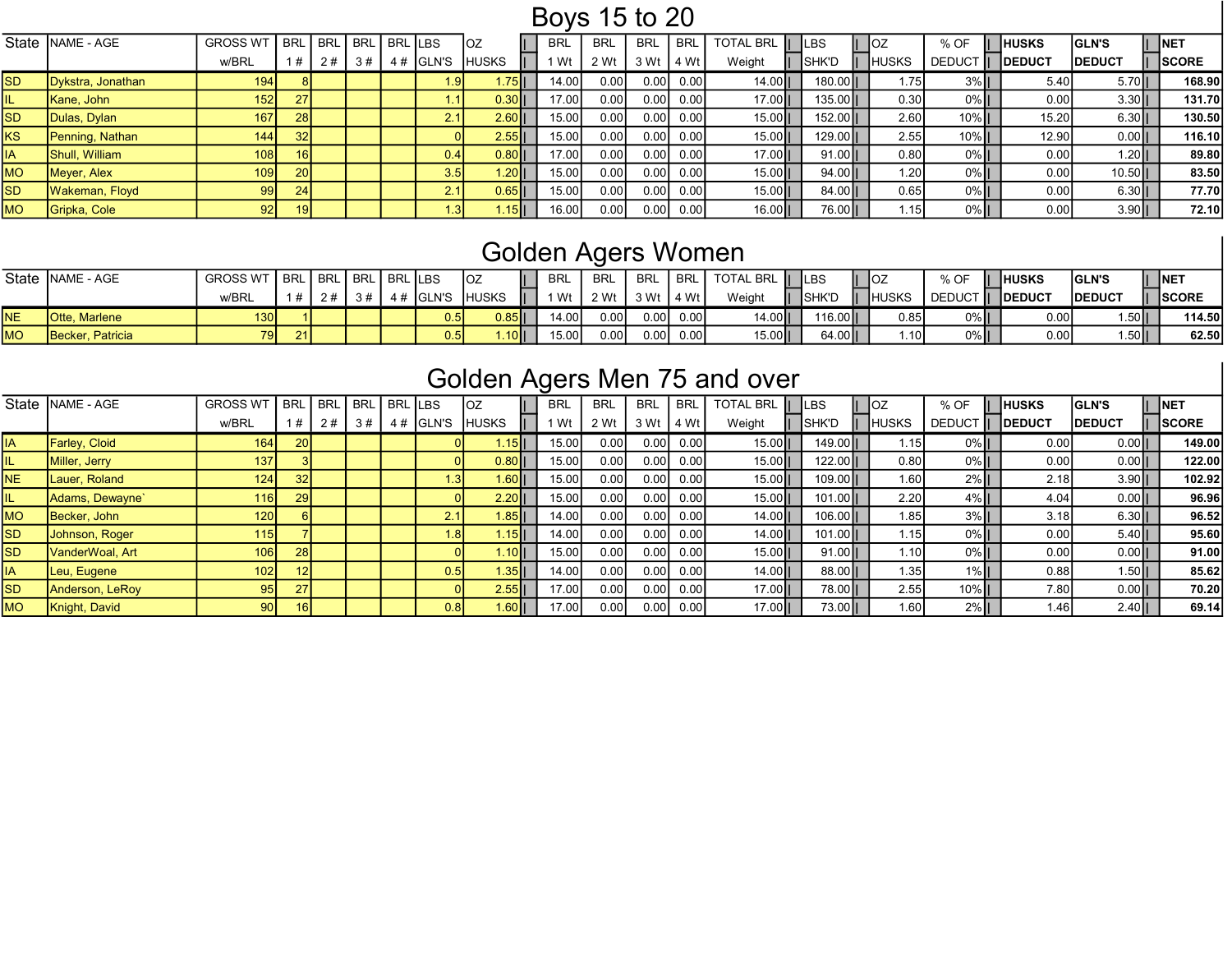## WOMEN 21 to 49

| State     | <b>NAME - AGE</b>     | <b>GROSS WT</b> | <b>BRL</b>      | <b>BRL</b>      | <b>BRL</b> | <b>BRL</b> | _BS              | loz            | BRL   | <b>BRL</b> | <b>BRL</b> | <b>BRL</b> | TOTAL         | LBS      | ΟZ                | % OF          | IHUSKS         | <b>IGLN'S</b>  | <b>INET</b>   |
|-----------|-----------------------|-----------------|-----------------|-----------------|------------|------------|------------------|----------------|-------|------------|------------|------------|---------------|----------|-------------------|---------------|----------------|----------------|---------------|
|           |                       | w/BRL           | l#              | 2#              | 3#         | 4#         | <b>GLN'S</b>     | <b>HUSKS</b>   | l Wt  | 2 Wt       | 3 Wt       | 4 Wt       | <b>BRL Wt</b> | ISHK'D   | HUSKS             | <b>DEDUCT</b> | <b>IDEDUCT</b> | <b>IDEDUCT</b> | <b>ISCORE</b> |
| <b>MO</b> | Manuel, Sarah         | 438 <b>I</b>    |                 | 22              | 20         |            | 1.41             | $0.35$         | 14.00 | 16.00      | 15.00      | 0.00       | 45.00         | 393.00   | 0.35              | $0\%$         | 0.00           | $4.20$         | 388.80        |
| <b>MO</b> | Clark, Shanna         | 320             | 30 <sup>1</sup> |                 |            |            | 1.5              | 1.40 II        | 15.00 | 15.00      | 0.00       | 0.00       | $30.00$       | 290.00   | 1.40              | $1\%$         | 2.90           | $4.50$         | 282.60        |
| OН        | <b>Paul. Michelle</b> | 302             | 13 <sup>1</sup> |                 |            |            | 0.9 <sub>l</sub> | $0.45$         | 15.00 | 14.00      | 0.00       | 0.00       | 29.00         | 273.00   | 0.45              | $0\%$         | 0.00           | $2.70$         | 270.30        |
| SD        | Scholtz, Lainie       | 318             | 28              |                 |            |            | 3.7              | $1.85$         | 15.00 | 14.00      | 0.00       | 0.00       | 29.00         | 289.00   | 1.85              | $3\%$         | 8.67           | $11.10$        | 269.23        |
| ΚS        | Henning, Angie        | 300             |                 | 31              |            |            |                  | $0.40$         | 15.00 | 16.00      | 0.00       | 0.00       | $31.00$       | 269.00   | 0.40              | $0\%$         | 0.00           | $0.00$         | 269.00        |
| <b>NE</b> | Tobiassen, Laura      | 284             | 26              | 19              |            |            | 3.3 <sub>l</sub> | 1.60 II        | 16.00 | 16.00      | 0.00       | 0.00       | $32.00$       | 252.00   | 1.60 <sub>1</sub> | $2%$          | 5.04           | $9.90$         | 237.06        |
| NE.       | Fairley, Erin         | 272             | 28              | 23              |            |            | 2.1              | $0.90$         | 15.00 | 15.00      | 0.00       | 0.00       | $30.00$       | 242.00   | 0.90 <sub>1</sub> | $0\%$         | 0.00           | $6.30$         | 235.70        |
| KS.       | Penning, Jenna        | 267             | 20 <sup>1</sup> | 16 <sub>1</sub> |            |            |                  | $0.55$         | 15.00 | 17.00      | 0.00       | 0.00       | $32.00$       | 235.00   | 0.55              | $0\%$         | 0.00           | $6.00$         | 229.00        |
| <b>MO</b> | Cook. Renee           | 251             | 32              | 121             |            |            |                  | 1.10 II        | 15.00 | 14.00      | 0.00       | 0.00       | 29.00         | 222.00   | 1.10              | $0\%$         | 0.00           | $0.00$         | 222.00        |
| SD        | Nytroe, Aamanda       | 254             | 25              | 27              |            |            | 2.1              | $1.25$         | 14.00 | 17.00      | 0.00       | 0.00       | $31.00$       | 223.00   | 1.25              | $1%$          | 2.23           | $6.30$         | 214.47        |
| IA.       | Christiansen, Lori    | 213             |                 |                 |            |            | 0.5              | $1.75$         | 15.00 | 0.00       | 0.00       | 0.00       | $15.00$       | 198.00   | 1.75              | $3\%$         | 5.94           | $1.50$         | 190.56        |
| SD        | Rumpza, Carrie        | <b>2021</b>     |                 |                 |            |            |                  | $0.15$         | 14.00 | 0.00       | 0.00       | 0.00       | $14.00$       | 188.00II | 0.15              | $0\%$         | 0.00           | $0.00$         | 188.00        |
| IA        | Pierce, Liz           | 193             |                 |                 |            |            |                  | 1.15 <b>II</b> | 15.00 | 0.00       | 0.00       | 0.00       | $15.00$       | 178.00   | 1.15              | $0\%$         | 0.00           | $0.00$         | 178.00        |
| IA.       | Sleeth, Brenda        | 197             | 29              |                 |            |            | 2.4              | $0.25$         | 15.00 | 0.00       | 0.00       | 0.00       | $15.00$       | $182.00$ | 0.25              | $0\%$         | 0.00           | $7.20$         | 174.80        |

# MEN 21 to 49

| State     | NAME - AGE           | <b>GROSS WT</b> | <b>BRL</b>      | <b>BRL</b>     | <b>BRL</b> | <b>BRL</b> | <b>LBS</b>   | ΟZ           | <b>BRL</b> | <b>BRL</b> | <b>BRL</b> | <b>BRL</b> | TOTAL         | LBS      | loz          |      | % OF               | <b>HUSKS</b>  | <b>GLN'S</b>  | INET.        |
|-----------|----------------------|-----------------|-----------------|----------------|------------|------------|--------------|--------------|------------|------------|------------|------------|---------------|----------|--------------|------|--------------------|---------------|---------------|--------------|
|           |                      | w/BRL           | 1#              | 2#             | 3#         | 4#         | <b>GLN'S</b> | <b>HUSKS</b> | 1 Wt       | 2 Wt       | 3 Wt       | 4 Wt       | <b>BRL Wt</b> | ISHK'D   | <b>HUSKS</b> |      | <b>DEDUCT     </b> | <b>DEDUCT</b> | <b>DEDUCT</b> | <b>SCORE</b> |
| <b>KS</b> | Penning, Ray         | 441             |                 | 25             | 27         |            | 2.1          | $0.40$       | 14.00      | 14.00      | 17.00      | 0.00       | $45.00$       | 396.00   |              | 0.40 | $0\%$              | 0.00          | 6.30          | 389.70       |
| <b>SD</b> | Fedeler, Adam        | 414             |                 | 28             | 27         |            |              | $1.60$       | 14.00      | 15.00      | 17.00      | 0.00       | 46.00         | 368.00   |              | 1.60 | $2\%$              | 7.36          | 0.00          | 360.64       |
| <b>OH</b> | Castle, Rob          | 358             | 32              |                |            |            | 0.9          | $0.55$       | 15.00      | 14.00      | 0.00       | 0.00       | 29.00         | $329.00$ |              | 0.55 | $0\%$              | 0.00          | 2.70          | 326.30       |
| <b>SD</b> | Schmidt, David       | 367             | 32              |                |            |            |              | $1.60$       | 15.00      | 14.00      | 0.00       | 0.00       | 29.00         | $338.00$ |              | 1.60 | $2\%$              | 6.76          | 6.00          | 325.24       |
| <b>MO</b> | Gibson, Josh         | 361             |                 | 6 <sup>1</sup> |            |            | 0.7          | 1.50         | 14.00      | 14.00      | 0.00       | 0.00       | 28.00         | $333.00$ |              | 1.50 | $2\%$              | 6.66          | 2.10          | 324.24       |
| <b>MN</b> | Smith, Terry         | 349             | 25 <sub>1</sub> | 8              |            |            |              | $0.65$       | 14.00      | 14.00      | 0.00       | 0.00       | 28.00         | $321.00$ |              | 0.65 | $0\%$              | 0.00          | 3.00          | 318.00       |
| <b>MO</b> | Riley, Glan          | 348             |                 | 26             |            |            | 0.4          | 1.10         | 15.00      | 16.00      | 0.00       | 0.00       | $31.00$       | 317.001  |              | 1.10 | $0\%$              | 0.00          | 1.20          | 315.80       |
| <b>MO</b> | <b>Clark, Daniel</b> | 336             | 19 <sup>1</sup> |                |            |            | 1.1          | 0.0011       | 16.00      | 15.00      | 0.00       | 0.00       | $31.00$       | $305.00$ |              | 0.00 | $0\%$              | 0.00          | 3.30          | 301.70       |
| <b>IA</b> | Niklasen, Dain       | 330             | 14              | 25             |            |            | 0.5          | $0.50$       | 14.00      | 14.00      | 0.00       | 0.00       | 28.00         | $302.00$ |              | 0.50 | $0\%$              | 0.00          | 1.50          | 300.50       |
| <b>NE</b> | Boyd, Ryan           | 315             | 31              |                |            |            | 0.4          | $0.30$       | 16.00      | 15.00      | 0.00       | 0.00       | $31.00$       | 284.00   |              | 0.30 | $0\%$              | 0.00          | 1.20          | 282.80       |
| <b>KS</b> | Moser, Jacob         | 321             | 27              | 29             |            |            | 1.4          | $1.40$       | 17.00      | 15.00      | 0.00       | 0.00       | $32.00$       | 289.00   |              | 1.40 | $1\%$              | 2.89          | 4.20          | 281.91       |
| <b>MN</b> | Kasten, Adam         | 311             |                 | 24             |            |            | 1.3          | $0.65$       | 15.00      | 15.00      | 0.00       | 0.00       | $30.00$       | 281.00   |              | 0.65 | $0\%$              | 0.00          | 3.90          | 277.10       |
| <b>NE</b> | Vering, Kevin        | 310             | 28              |                |            |            | 0.6          | $1.35$       | 15.00      | 14.00      | 0.00       | 0.00       | 29.00         | 281.00   |              | 1.35 | $1\%$              | 2.81          | 1.80          | 276.39       |
| IL        | Tharp, Thasseus      | 294             | 12 <sup>1</sup> | 16             |            |            | 0.5          | $0.75$       | 14.00      | 17.00      | 0.00       | 0.00       | $31.00$       | $263.00$ |              | 0.75 | $0\%$              | 0.00          | 1.50          | 261.50       |
| IA        | Parker, Joseph       | 294             | 20              | 22             |            |            | 1.4          | $0.30$       | 15.00      | 16.00      | 0.00       | 0.00       | $31.00$       | 263.00   |              | 0.30 | $0\%$              | 0.00          | 4.20          | 258.80       |
| <b>KS</b> | Hill, Michael        | 296             | 22              | 24             |            |            | 6.2          | $0.90$       | 16.00      | 15.00      | 0.00       | 0.00       | $31.00$       | 265.00   |              | 0.90 | $0\%$              | 0.00          | 18.60         | 246.40       |
| <b>OH</b> | Magie, David         | 273             | 12              | 16             |            |            |              | $1.25$       | 14.00      | 17.00      | 0.00       | 0.00       | $31.00$       | 242.00   |              | 1.25 | $1\%$              | 2.42          | 0.00          | 239.58       |
| <b>SD</b> | Lacey, Andy          | 270             | 23              |                |            |            | 2.5          | $0.80$       | 15.00      | 14.00      | 0.00       | 0.00       | 29.00         | 241.00   |              | 0.80 | $0\%$              | 0.00          | 7.50          | 233.50       |
| <b>AK</b> | Redder, Tim          | 248             | 28              |                |            |            | 1.8          | $0.40$       | 15.00      | 14.00      | 0.00       | 0.00       | 29.00         | 219.00   |              | 0.40 | $0\%$              | 0.00          | 5.40          | 213.60       |
| IA        | Sleeth, Loyd         | 169             | 30 <sup>1</sup> |                |            |            |              | $0.90$       | 15.00      | 0.00       | 0.00       | 0.00       | $15.00$       | 154.00   |              | 0.90 | $0\%$              | 0.00          | 12.00         | 142.00       |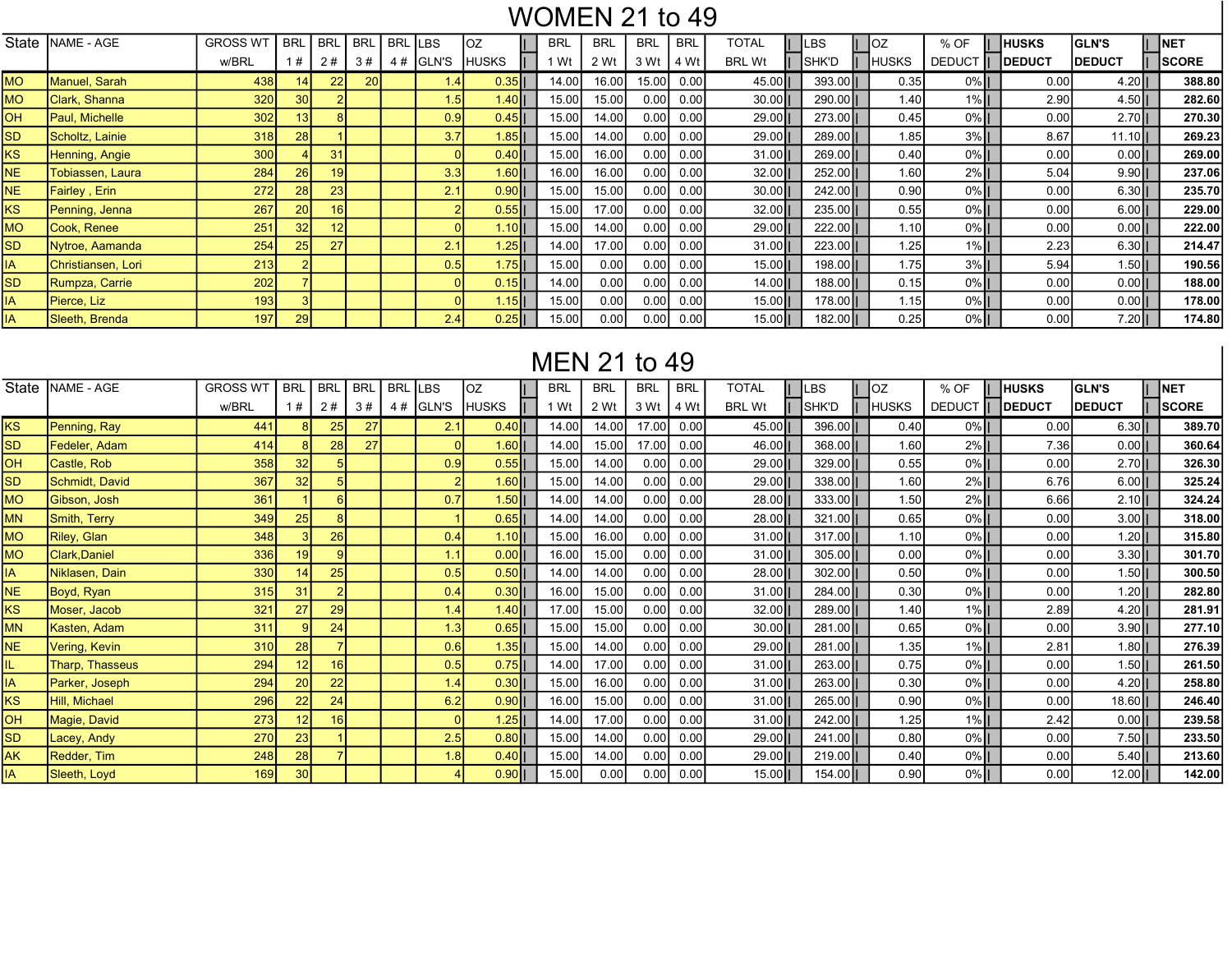# WOMEN 50 and OVER

|           | State   NAME - AGE | <b>GROSS WT</b> | <b>BRL</b>      | <b>BRL</b>      | <b>BRL</b> | <b>BRL</b> | <b>LBS</b>       | loz          | <b>BRL</b> | <b>BRL</b> | <b>BRL</b> | <b>BRL</b> | TOTAL         | LBS      | OZ.          | % OF               | <b>HUSKS</b>   | <b>GLN'S</b>  | <b>NET</b>   |
|-----------|--------------------|-----------------|-----------------|-----------------|------------|------------|------------------|--------------|------------|------------|------------|------------|---------------|----------|--------------|--------------------|----------------|---------------|--------------|
|           |                    | w/BRL           | #               | 2#              | 3#         | 4#         | GLN'S            | <b>HUSKS</b> | Wt         | 2 Wt       | 3 Wt       | 4 Wt       | <b>BRL Wt</b> | SHK'D    | <b>HUSKS</b> | <b>DEDUCT</b><br>T | <b>IDEDUCT</b> | <b>DEDUCT</b> | <b>SCORE</b> |
| <b>MO</b> | Pullen, Robin      | <b>326</b>      |                 |                 |            |            | 1.9 <sub>l</sub> | $1.00$       | 15.00      | 14.00      | 0.00       | 0.00       | 29.00         | 297.00   | 1.00         | $0\%$              | 0.00           | 5.70          | 291.30       |
| OH        | Magie, Kathy       | 321             |                 | 13              |            |            | 0.8              | $0.80$       | 14.00      | 15.00      | 0.00       | 0.00       | 29.00         | 292.00   | 0.80         | $0\%$              | 0.00           | $2.40$        | 289.60       |
| OH        | Burnside, Nita     | 300             |                 | 32              |            |            |                  | $0.50$       | 14.00      | 15.00      | 0.00       | 0.00       | 29.00         | 271.00   | 0.50         | $0\%$              | 0.00           | $0.00$        | 271.00       |
| L.        | Einfield, Tammy    | <b>275</b>      |                 | 17              |            |            | 2.1              | $0.90$       | 15.00      | 16.00      | 0.00       | 0.00       | $31.00$       | 244.00   | 0.90         | $0\%$              | 0.00           | $6.30$        | 237.70       |
| <b>MN</b> | Ofstie, Kathy      | 261             | 26              | 12              |            |            | 0.5              | $0.90$       | 16.00      | 14.00      | 0.00       | 0.00       | $30.00$       | 231.00   | 0.90         | $0\%$              | 0.00           | $1.50$        | 229.50       |
| <b>MO</b> | Schroeder, Julie   | 268             | 23              |                 |            |            | 4.7              | $0.40$       | 15.00      | 15.00      | 0.00       | 0.00       | $30.00$       | 238.001  | 0.40         | $0\%$              | 0.00           | $14.10$       | 223.90       |
| <b>NE</b> | Boyd, Angie        | 254             | 27              |                 |            |            |                  | $1.15$       | 17.00      | 14.00      | 0.00       | 0.00       | $31.00$       | 223.00   | 1.15         | $0\%$              | 0.00           | $0.00$        | 223.00       |
| <b>SD</b> | Rprice, Julie      | 261             | 25              | 22              |            |            | 3.5              | $0.90$       | 14.00      | 16.00      | 0.00       | 0.00       | $30.00$       | 231.00   | 0.90         | $0\%$              | 0.00           | $10.50$       | 220.50       |
| L.        | Humes, Cindy       | 235             | 21              | 30 <sup>°</sup> |            |            | 0.9              | $0.75$       | 15.00      | 15.00      | 0.00       | 0.00       | $30.00$       | 205.00   | 0.75         | $0\%$              | 0.00           | $2.70$        | 202.30       |
| <b>MO</b> | Carroll, Joan      | 224             |                 | 21              |            |            | 0.9              | $0.70$       | 14.00      | 15.00      | 0.00       | 0.00       | $29.00$       | $195.00$ | 0.70         | $0\%$              | 0.00           | $2.70$        | 192.30       |
| <b>NE</b> | Vering, Deb        | 201             | 30 <sup>°</sup> |                 |            |            |                  | $0.60$       | 15.00      | 0.00       | 0.00       | 0.00       | $15.00$       | $186.00$ | 0.60         | $0\%$              | 0.00           | $0.00$        | 186.00       |
| IA.       | Frederick, Ann     | 186             | 31              |                 |            |            |                  | $0.70$       | 16.00      | 0.00       | 0.00       | 0.00       | $16.00$       | 170.00   | 0.70         | $0\%$              | 0.00           | $0.00$        | 170.00       |
| <b>SD</b> | Clark, Mary        | 183             | 32              |                 |            |            | 1.8              | $1.00$       | 15.00      | 0.00       | 0.00       | 0.00       | $15.00$       | 168.00   | 1.00         | $0\%$              | 0.00           | $5.40$        | 162.60       |
| ΚS        | Feirbanks, Donna   | 173             | 31              |                 |            |            | 0.4              | $0.30$       | 16.00      | 0.00       | 0.00       | 0.00       | $16.00$       | $157.00$ | 0.30         | $0\%$              | 0.00           | $1.20$        | 155.80       |
| МS        | Robbins, Salley    | 154             | 28              |                 |            |            |                  | $0.65$       | 15.00      | 0.00       | 0.00       | 0.00       | $15.00$       | 139.00   | 0.65         | $0\%$              | 0.00           | $0.00$        | 139.00       |
| <b>SD</b> | Kiecksee, Carol    | 138             |                 |                 |            |            |                  | $0.80$       | 15.00      | 0.00       | 0.00       | 0.00       | $15.00$       | $123.00$ | 0.80         | $0\%$              | 0.00           | $3.30$        | 119.70       |
| ΚS        | Penning, Kathy     | 149             | 29              |                 |            |            |                  | $1.50$       | 15.00      | 0.00       | 0.00       | 0.00       | $15.00$       | 134.00   | 1.50         | $2\%$              | 2.68           | $24.00$       | 107.32       |

### MEN 50 and OVER

| State     | NAME - AGE               | <b>GROSS WT</b>  | <b>BRL</b>      | <b>BRL</b>      | <b>BRL</b> | <b>BRL</b> | <b>LBS</b>    | ΟZ    | <b>BRL</b> | <b>BRL</b>     | <b>BRL</b> | <b>BRL</b> | TOTAL         | _BS      | TOZ   | % OF          | <b>HUSKS</b>  | <b>GLN'S</b>  | <b>NET</b>   |
|-----------|--------------------------|------------------|-----------------|-----------------|------------|------------|---------------|-------|------------|----------------|------------|------------|---------------|----------|-------|---------------|---------------|---------------|--------------|
|           |                          | w/BRL            | #               | 2#              | 3#         | 4#         | <b>IGLN'S</b> | HUSKS | 1 Wt       | 2 Wt           | 3 Wt       | 4 Wt       | <b>BRL Wt</b> | ISHK'D   | HUSKS | <b>DEDUCT</b> | <b>DEDUCT</b> | <b>DEDUCT</b> | <b>SCORE</b> |
| SD        | Doyle, Bill              | 423              | 32              | 12 <sup>2</sup> | 26         |            | 1.6           | 2.00  |            | 15.00<br>14.00 | 16.00      | 0.00       | 45.00         | 378.00   | 2.00  | $4\%$         | 15.12         | $4.80$        | 358.08       |
| SD        | Kringen, Todd            | 338              | 12              |                 |            |            |               | 0.40  |            | 15.00<br>14.00 | 0.00       | 0.00       | 29.00         | $309.00$ | 0.40  | $0\%$         | 0.00          | 0.0011        | 309.00       |
| IN.       | Miller, Rolland          | 336              |                 | 24              |            |            | 0.9           | 0.70  |            | 15.00<br>14.00 | 0.00       | 0.00       | 29.00         | 307.00   | 0.70  | $0\%$         | 0.00          | $2.70$        | 304.30       |
| ΜN        | Kasten, Jerry            | 335              | 12              | 26              |            |            | 0.6           | 0.75  |            | 14.00<br>16.00 | 0.00       | 0.00       | 30.00         | $305.00$ | 0.75  | $0\%$         | 0.00          | $1.80$        | 303.20       |
| <b>MN</b> | <b>Kindworth, Dennis</b> | 338              | 22              | 30 <sup>1</sup> |            |            | 1.3           | 1.15  |            | 15.00<br>16.00 | 0.00       | 0.00       | 31.00         | 307.00   | 1.15  | $0\%$         | 0.00          | 3.90          | 303.10       |
| KS        | Penning, Bob             | 326              | 24              | 17              |            |            |               | 0.65  |            | 15.00<br>16.00 | 0.00       | 0.00       | 31.00         | 295.00   | 0.65  | $0\%$         | 0.00          | $0.00$        | 295.00       |
|           | Humes, Dick              | 330 <sup>1</sup> |                 | 17              |            |            | 2.8           | 0.20  |            | 15.00<br>16.00 | 0.00       | 0.00       | 31.00         | 299.00   | 0.20  | $0\%$         | 0.00          | 8.40          | 290.60       |
| IA.       | Morrical, Richard        | 319              | 28              | 22              |            |            | 0.4           | 1.25  |            | 15.00<br>16.00 | 0.00       | 0.00       | 31.00         | 288.00   | 1.25  | $1\%$         | 2.88          | 1.201         | 283.92       |
| ΜN        | Doose.Darwin             | 318              | 13              |                 |            |            | 1.9           | 1.15  |            | 14.00<br>15.00 | 0.00       | 0.00       | 29.00         | 289.00   | 1.15  | $0\%$         | 0.00          | $5.70$        | 283.30       |
| IN.       | Miller, Arlen            | 297              | 29              |                 |            |            | 0.9           | 1.25  |            | 15.00<br>14.00 | 0.00       | 0.00       | 29.00         | 268.00   | 1.25  | $1\%$         | 2.68          | $2.70$        | 262.62       |
| <b>MO</b> | Myer, John               | <b>295</b>       |                 | 27              |            |            |               | 1.55  |            | 15.00<br>17.00 | 0.00       | 0.00       | 32.00         | 263.00   | 1.55  | $2\%$         | 5.26          | 0.00          | 257.74       |
| NE        | Denning, Barry           | 290              | 29              | 19              |            |            | 3.8           | 0.80  |            | 16.00<br>15.00 | 0.00       | 0.00       | 31.00         | 259.00   | 0.80  | $0\%$         | 0.00          | $11.40$       | 247.60       |
| KS        | Schere, John             | 246              | 27              | 21              |            |            | 0.9           | 1.40  |            | 17.00<br>15.00 | 0.00       | 0.00       | 32.00         | $214.00$ | 1.40  | $1\%$         | 2.14          | $2.70$        | 209.16       |
| AL        | Swanson, Bruce           | 218              | 19 <sup>1</sup> |                 |            |            |               | 0.50  |            | 16.00<br>0.00  | 0.00       | 0.00       | 16.00         | $202.00$ | 0.50  | $0\%$         | 0.00          | $0.00$        | 202.00       |
| ΙA        | Frederick, Al            | 212              | 17              |                 |            |            | 0.6           | 1.50  |            | 16.00<br>0.00  | 0.00       | 0.00       | 16.00         | 196.00   | 1.50  | $2\%$         | 3.92          | $1.80$        | 190.28       |
| ΙA        | Brink, Wayne             | 211              | 25              | 8 <sup>1</sup>  |            |            | 2.1           | 0.90  |            | 14.00<br>14.00 | 0.00       | 0.00       | 28.00         | $183.00$ | 0.90  | $0\%$         | 0.00          | 6.30          | 176.70       |
| CО        | Berg, Kevin              | 181              | 32              |                 |            |            |               | 1.00  |            | 15.00<br>0.00  | 0.00       | 0.00       | 15.00         | $166.00$ | 1.00  | $0\%$         | 0.00          | $0.00$        | 166.00       |
| SD        | Fedeler, Karl            | <b>1981</b>      |                 | 12              |            |            | 1.9           | 0.55  |            | 15.00<br>14.00 | 0.00       | 0.00       | 29.00         | $169.00$ | 0.55  | $0\%$         | 0.00          | $5.70$        | 163.30       |
| IN.       | Hamilton, Robert         | <b>178</b>       |                 |                 |            |            | 4.5           | 0.40  |            | 14.00<br>0.00  | 0.00       | 0.00       | 14.00         | 164.00   | 0.40  | $0\%$         | 0.00          | 13.50         | 150.50       |
| NE.       | Boyd, Pat                | 169              | 26              |                 |            |            | 1.4           | 0.85  |            | 16.00<br>0.00  | 0.00       | 0.00       | 16.00         | $153.00$ | 0.85  | $0\%$         | 0.00          | 4.20          | 148.80       |